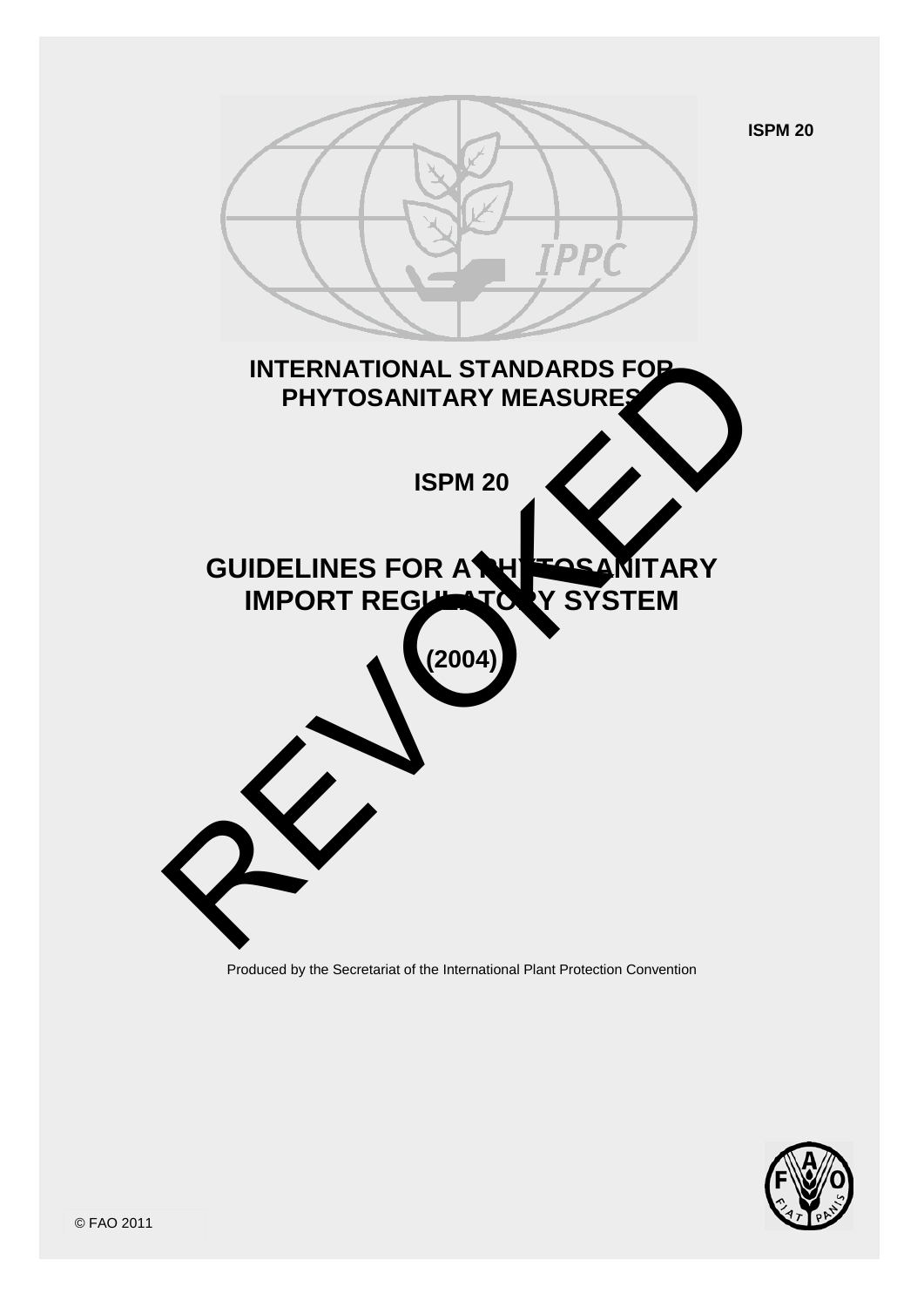**Publication istory** 

*This is not an efficial art of the standard* 

1995-09 TC-RPP<sub>S</sub> added topic *Import regulations* (1995-003) Report of the Contract Contract Contract Contract Contract Contract Contract Contract Contract Contract Contract Contract Contract Contract Contract Contract Contract Contract Contract Contract Contract Contract Contract C

1996-1997 IPPC service tariat developed draft text

1997-10 CEPM-4 requested further revision of the draft text

1998-05 CEPM-5 revised draft text

2000-05 ISC-1 requested re-drafting

2001-05 ISC-3 recommended re-drafting by EWG

2002-04 EWG developing draft text

2002-11 SC discussed the matter of Citrus canker

2002-2003 Small working group revised draft text via email

2003-05 SC-7 revised draft text and approved for MC

2003-05 Sent for MC

2003-11 SC revised draft text for adoption

2004-04 ICPM-6 adopted standard

**ISPM 20**. 2004. *Guidelines for a phytosanitary import regulatory system*. Rome, IPPC, FAO.

Publication history: Last modified August 2011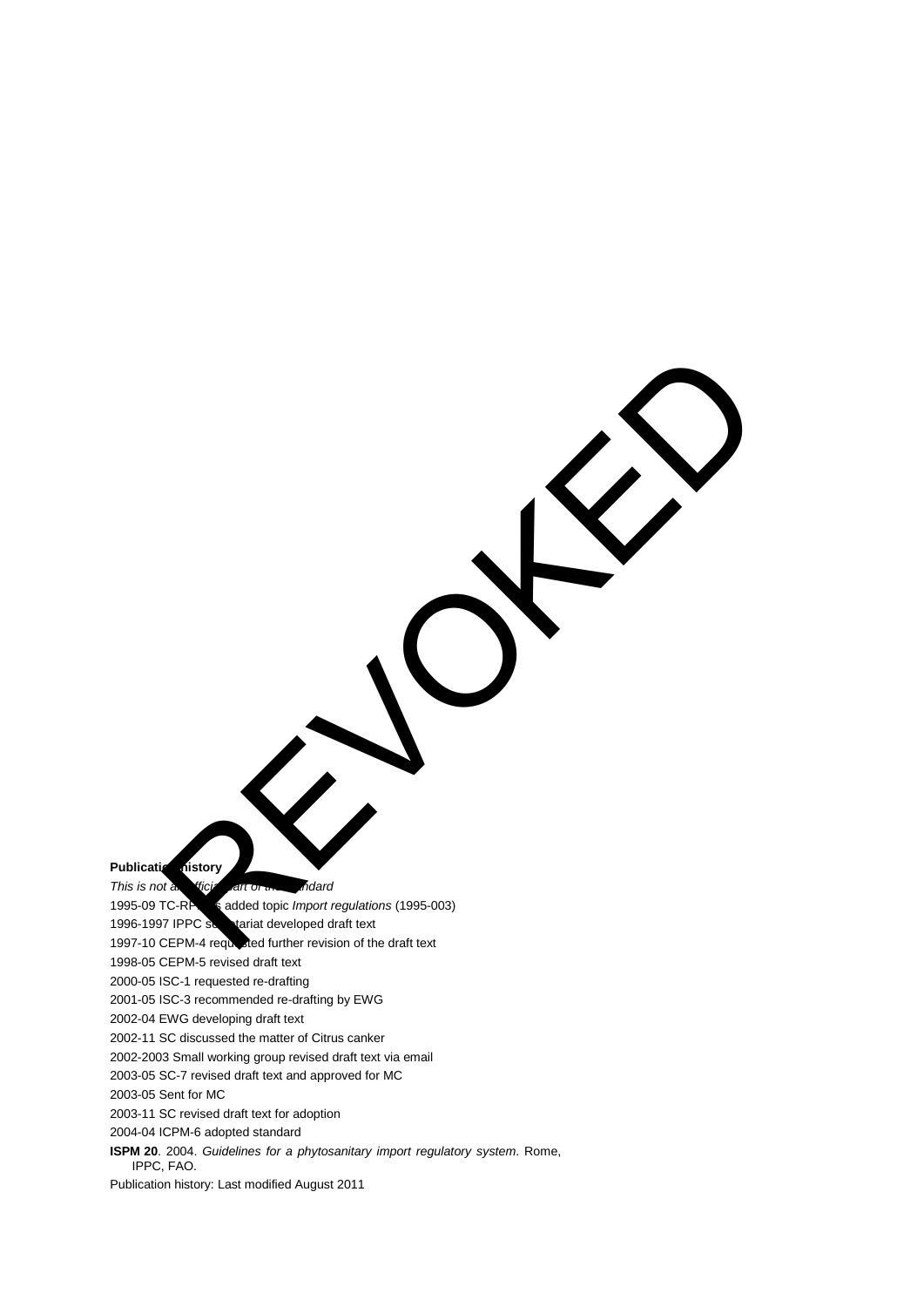# **CONTENTS**

| 20-7 |         |                                                                                      |               |  |  |  |  |
|------|---------|--------------------------------------------------------------------------------------|---------------|--|--|--|--|
|      |         |                                                                                      |               |  |  |  |  |
| 1.   |         |                                                                                      | $\ldots$ 20-7 |  |  |  |  |
| 2.   |         | . 1                                                                                  | $\ldots$ 20-7 |  |  |  |  |
| 3.   |         | $\frac{1}{20}$                                                                       |               |  |  |  |  |
|      | 3.1     | International agreements, principles and standards                                   |               |  |  |  |  |
|      | 3.2     |                                                                                      |               |  |  |  |  |
| 4.   |         |                                                                                      |               |  |  |  |  |
|      | 4.1     | h,                                                                                   |               |  |  |  |  |
|      | 4.2     |                                                                                      |               |  |  |  |  |
|      | 4.2.1   |                                                                                      |               |  |  |  |  |
|      | 4.2.1.1 |                                                                                      |               |  |  |  |  |
|      | 4.2.1.2 | Pest free areas, pest from plans of production, pest free production sites, areas of |               |  |  |  |  |
|      | 4.2.2   |                                                                                      |               |  |  |  |  |
|      | 4.2.3   | Prohibitions                                                                         |               |  |  |  |  |
|      | 4.3     | Consigne ats in transit                                                              |               |  |  |  |  |
|      | 4.4     |                                                                                      |               |  |  |  |  |
|      | 4.5     |                                                                                      |               |  |  |  |  |
|      | 4.6     |                                                                                      |               |  |  |  |  |
| 5.   | Oper    |                                                                                      |               |  |  |  |  |
|      | 5.1     | $\mathbf{M}$                                                                         |               |  |  |  |  |
|      | 5.1.1   |                                                                                      |               |  |  |  |  |
|      | 5.1.2   |                                                                                      |               |  |  |  |  |
|      | 5.1.3   |                                                                                      |               |  |  |  |  |
|      | 5.1.4   |                                                                                      |               |  |  |  |  |
|      | 5.1.5   |                                                                                      |               |  |  |  |  |
|      | 5.1.5.1 |                                                                                      |               |  |  |  |  |
|      | 5.1.5.2 |                                                                                      |               |  |  |  |  |
|      |         |                                                                                      |               |  |  |  |  |
|      |         |                                                                                      |               |  |  |  |  |
|      |         |                                                                                      |               |  |  |  |  |
|      | 5.1.6   |                                                                                      |               |  |  |  |  |
|      | 5.1.6.1 |                                                                                      |               |  |  |  |  |
|      |         |                                                                                      |               |  |  |  |  |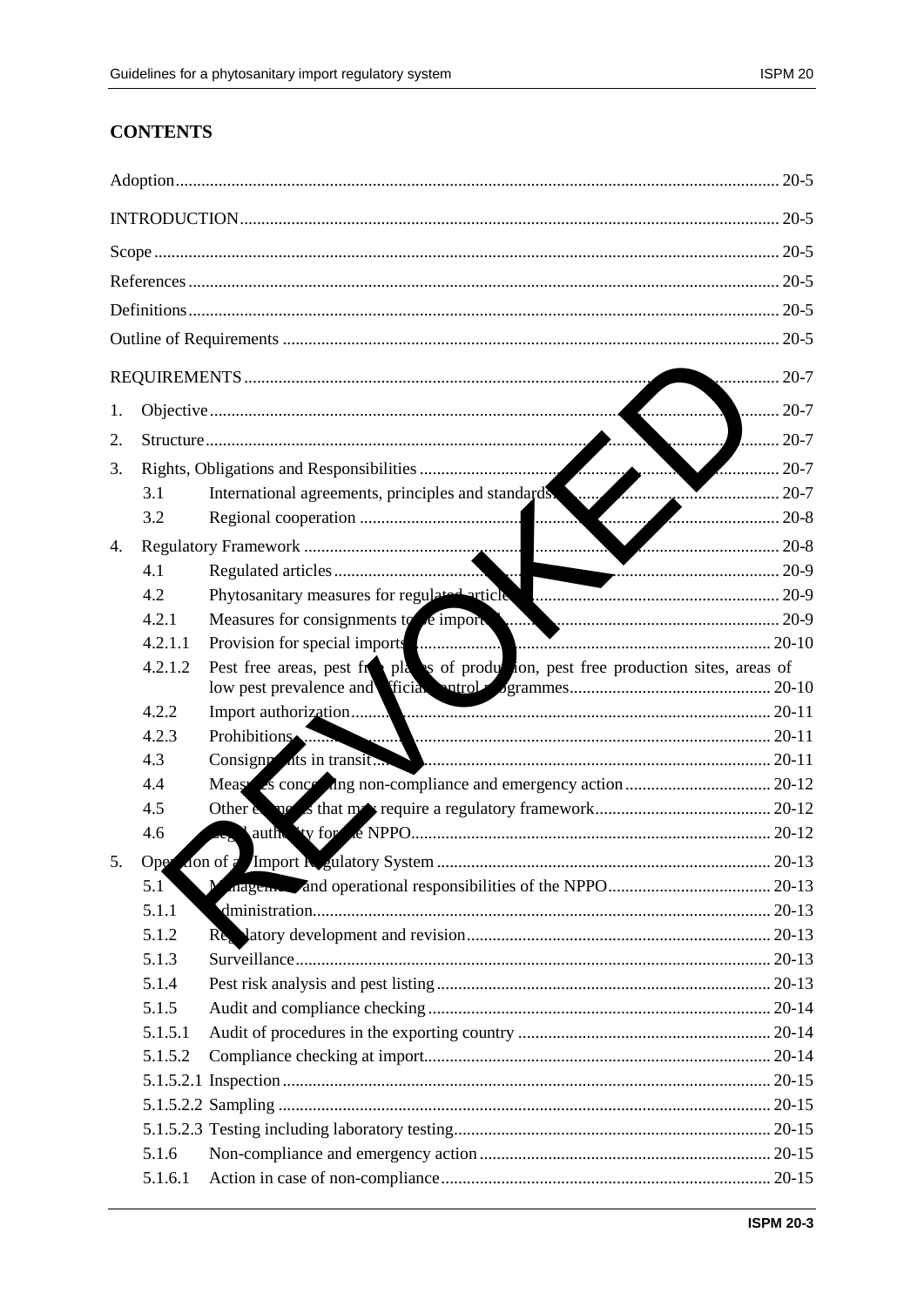| ISPM 20 |  |
|---------|--|
|---------|--|

|    | 5.1.6.2 |                 |                    |
|----|---------|-----------------|--------------------|
|    | 5.1.6.3 |                 |                    |
|    | 5.1.6.4 |                 |                    |
|    | 5.1.7   |                 |                    |
|    | 5.1.8   |                 |                    |
|    | 5.1.9   |                 |                    |
|    | 5.1.9.1 |                 |                    |
|    | 5.1.9.2 |                 |                    |
|    | 5.1.10  |                 |                    |
|    | 5.1.11  |                 |                    |
|    | 5.2     |                 |                    |
|    | 5.2.1   |                 | $\ldots$ 20-18     |
|    | 5.2.2   |                 | $.20 - 18$         |
|    | 5.2.3   | . 4             | $\frac{1}{20}$ -19 |
|    |         |                 |                    |
| 6. |         | $20-19$<br>.    |                    |
|    | 6.1     | .               |                    |
|    | 6.2     |                 |                    |
| 7. |         | . 7             |                    |
| 8. |         | 20-20           |                    |
|    | 8.1     |                 |                    |
|    | 8.2     | Incident review |                    |
|    |         |                 |                    |
|    |         |                 |                    |
|    |         |                 |                    |
|    |         |                 |                    |
|    |         |                 |                    |
|    |         |                 |                    |
|    |         |                 |                    |
|    |         | RY              |                    |
|    |         |                 |                    |
|    |         |                 |                    |
|    |         |                 |                    |
|    |         |                 |                    |
|    |         |                 |                    |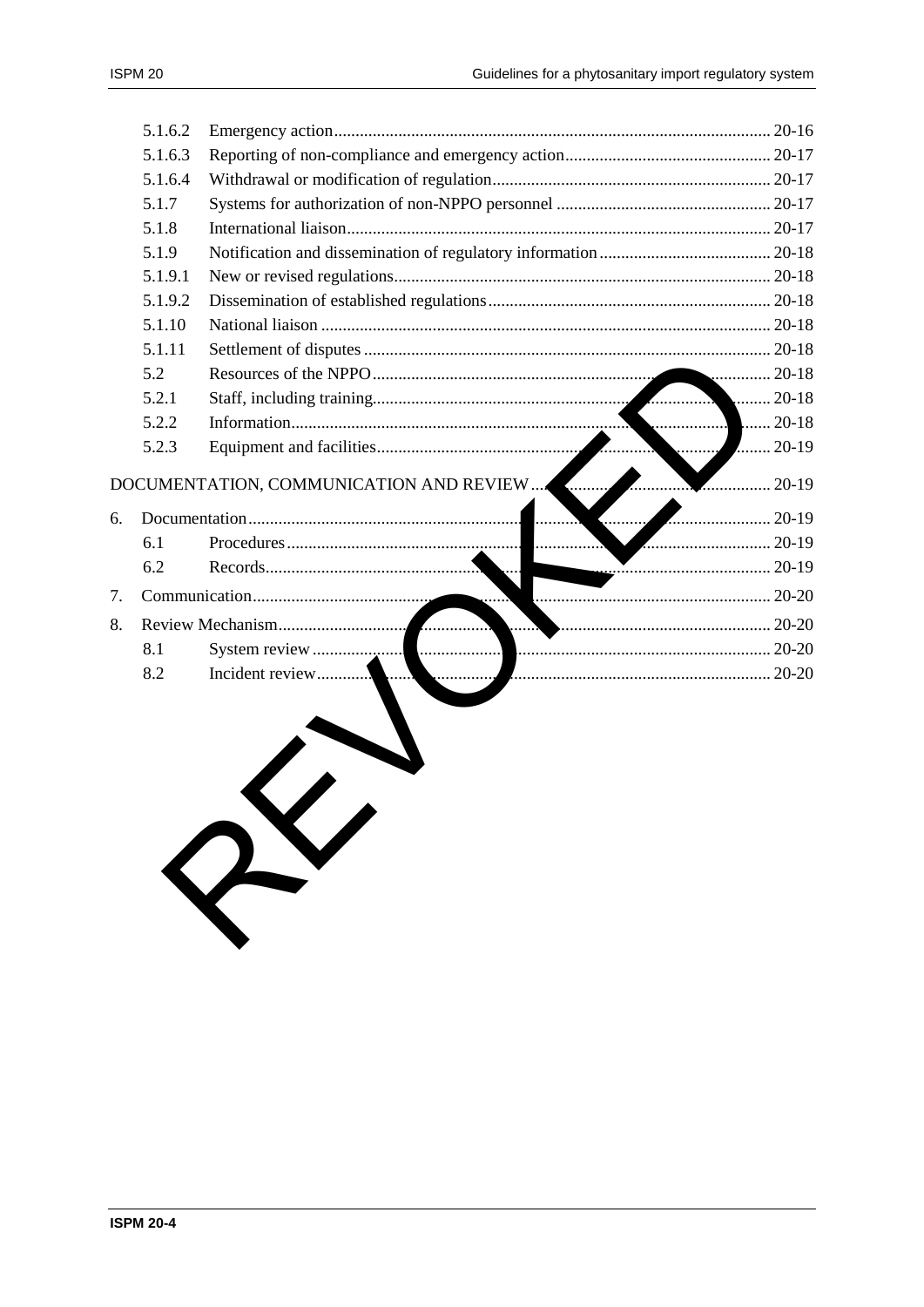### **Adoption**

This standard was adopted by the Sixth Session of the Interim Commission on Phytosanitary Measures in March–April 2004.

### **INTRODUCTION**

#### **Scope**

This standard describes the structure and operation of a phytosanitary import regulatory system and the rights, obligations and responsibilities which should be considered in establishing, operating and revising the system. In this standard any reference to legislation, regulation,  $\sim$  re, measure or action is a reference to phytosanitary legislation, regulation etc. unless otherwise specifie The system. In this standard any reference to legislation, regulation exactly thing, operation as a reference to phytosanitary legislation, regulation rec. The system as a reference to phytosanitary legislation, regulation

#### **References**

**IPPC**. 1997. *International Plant Protection Convention*. Rome, *IPC*, F

- **ISPM 1**. 1993. *Principles of plant quarantine as related to international trade*. Rome, IPPC, FAO. [published 1995] [revised; now ISPM 1: 2006]
- **ISPM 2.** 1995. *Guidelines for pest risk analysis*. Rome, IP C, FAO. [published 1996] [revised; now ISPM 2: 2007]
- **ISPM 3**. 1995. *Code of conduct for the import and release f exotic biological control agents***.** Rome, IPPC, FAO. [published 1996] [revised]
- **ISPM 4**. 1995. *Requirements for the establishment of pet free areas*. Rome, IPPC, FAO. [published] 1996]
- **ISPM 5**. *Glossary of phytosanitary terms*. Rome, **IPPC**, AO.
- **ISPM 6**. 1997. *Guidelines for surveillance.* Rome, **IPPC**, FAO.
- **ISPM 7**. 1997. *Export certification system*. Rome, IPPC, FAO.
- **ISPM 8**. 1998. *Determination of pest status in an area*. Rome, IPPC, FAO.
- **ISPM 10**. 1999. *Requirement* for the establishment of pest free places of production and pest free *production sites*. Rome, IPPC, FAO.
- **ISPM 11.** 2004. *Pest ris analysis of quarantine pests including analysis of environmental risks and living modified organisms*. Rome, IPPC, FAO.
- **ISPM 13**. 2001. *Guidelines for the notification of non-compliance and emergency action*. Rome, IPF<sub>1</sub>
- **ISPM 19**. 2003. *Guidelines on lists of regulated pests*. Rome, IPPC, FAO.
- **ISPM 21**. 2004. *Petrisk analysis for regulated non-quarantine pests.* Rome, IPPC, FAO.
- **WTO**. 1994. *Agreement on the Application of Sanitary and Phytosanitary Measures*. Geneva, World Trade Organization.

#### **Definitions**

Definitions of phytosanitary terms used in the present standard can be found in ISPM 5 (*Glossary of phytosanitary terms*).

#### **Outline of Requirements**

The objective of a phytosanitary import regulatory system is to prevent the introduction of quarantine pests or limit the entry of regulated non-quarantine pests with imported commodities and other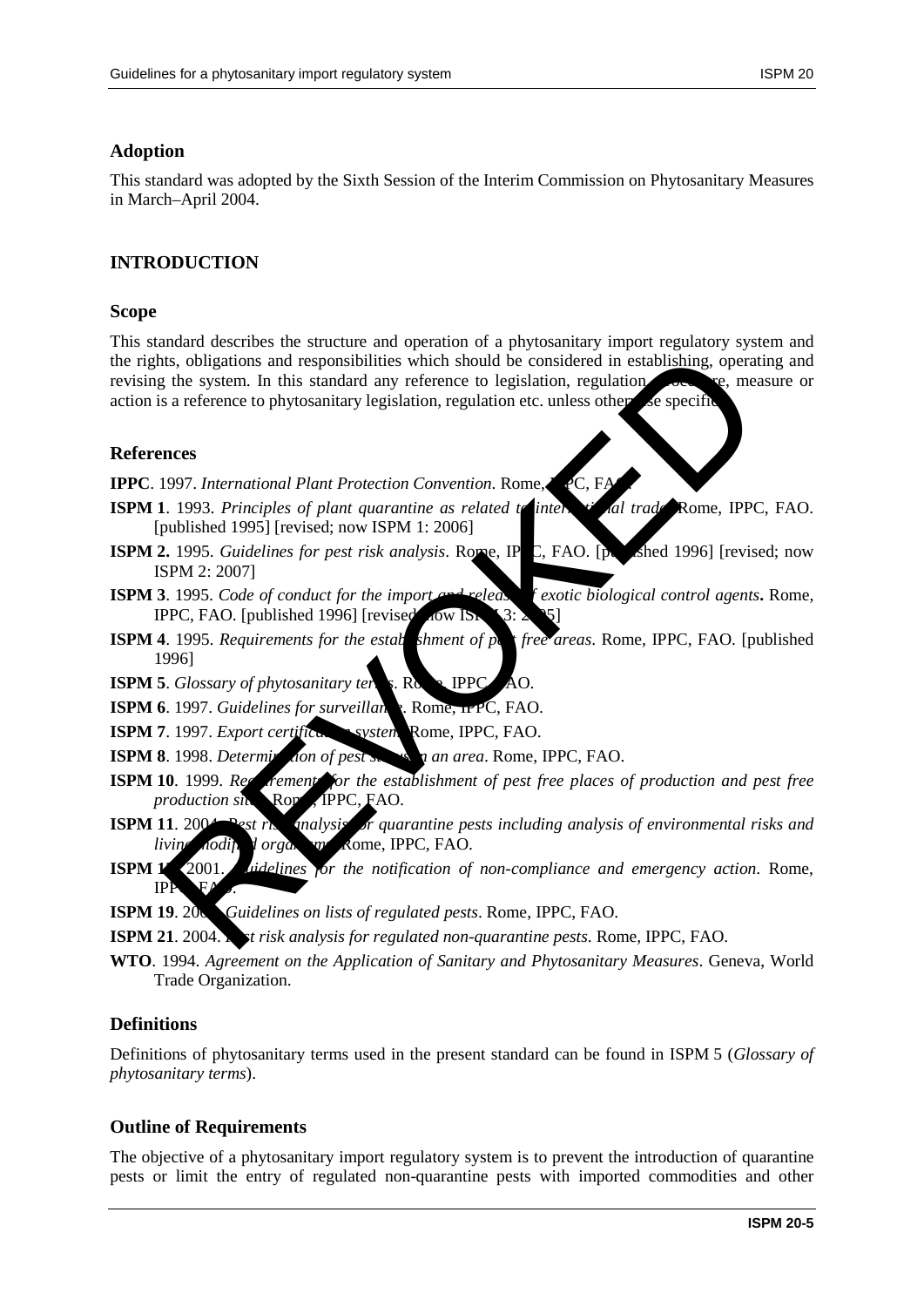regulated articles. An import regulatory system should consist of two components: a regulatory framework of phytosanitary legislation, regulations and procedures; and an official service, the NPPO, responsible for operation or oversight of the system. The legal framework should include legal authority for the national plant protection organization (NPPO) to carry out its duties; measures with which imported commodities should comply; other measures (including prohibitions) concerning imported commodities and other regulated articles; and actions that may be taken when incidents of non-compliance or incidents requiring emergency action are detected. It may include measures concerning consignments in transit.

In operating an import regulatory system, the NPPO has a number of responsibilities. These include the responsibilities identified in Article IV.2 of the IPPC relating to import including surveillance, inspection, disinfestation or disinfection, the conduct of pest risk analysis, and training and development of staff. These responsibilities involve related functions in areas such as administration; audit and compliance checking; action taken on non-compliance; emergency and uthorization of personnel; and settlement of disputes. In addition, contracting parties may assign to NPPOs other responsibilities, such as regulatory development and modification. NPP resources at needed to carry out these responsibilities and functions. There are also requirements for international and national liaison, documentation, communication and review. ment of staff. These responsibilities involve related functions in areas such as adminited compliance checking; action taken on non-compliance; emergency assign to preface the distinction of disputs. In addition, contracti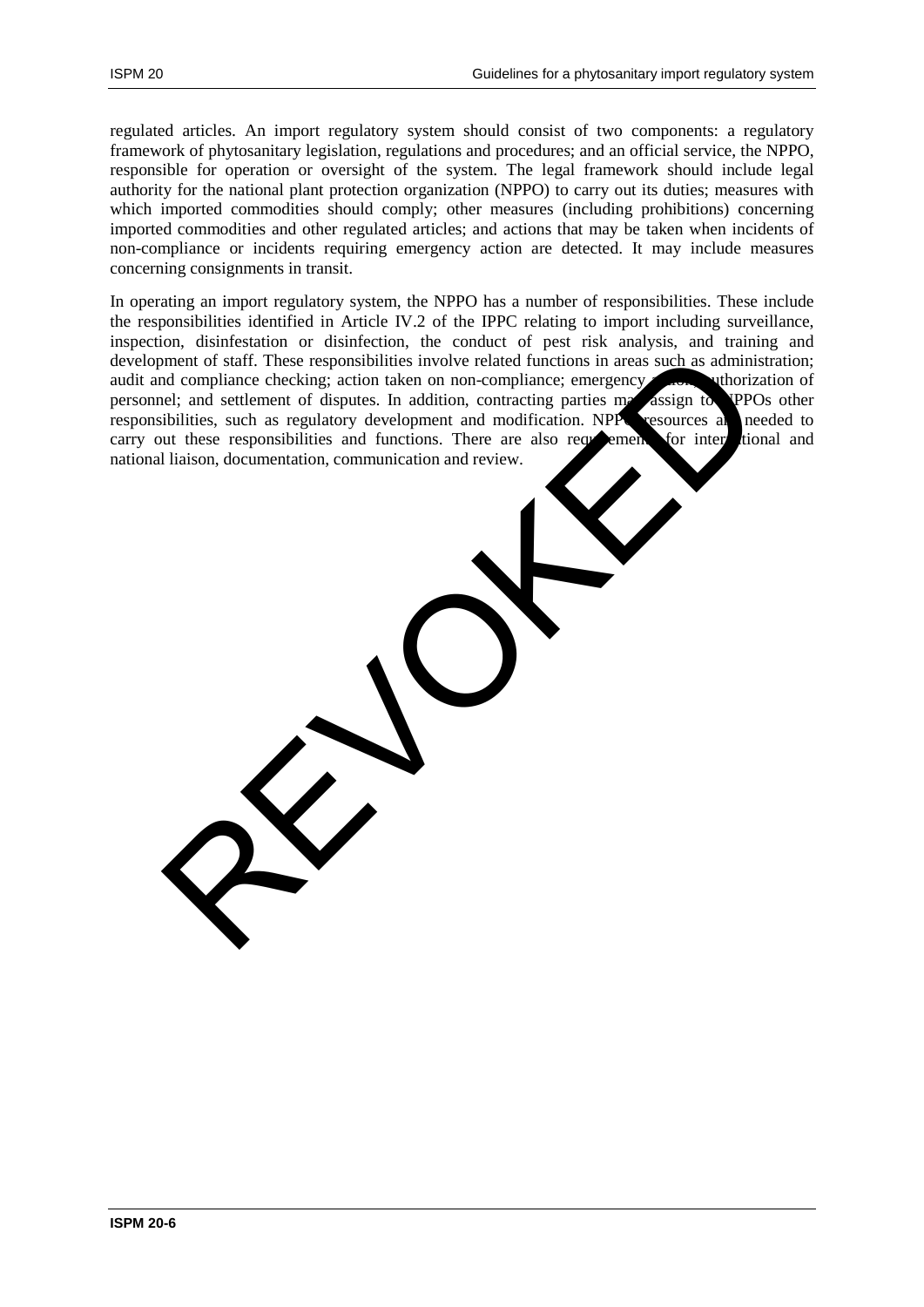### **REQUIREMENTS**

#### **1. Objective**

The objective of a phytosanitary import regulatory system is to prevent the introduction of quarantine pests or limit the entry of regulated non-quarantine pests (RNQPs) with imported commodities and other regulated articles.

#### **2. Structure**

The components of an import regulatory system are:

- a regulatory framework of phytosanitary legislation, regulations and pro-
- an NPPO that is responsible for the operation of the system.

Legal and administrative systems and structures differ among contracting parties. In particular, some legal systems require every aspect of the work of its officials to be detailed with a  $\mathcal{V}$  all text whilst others provide a broad framework within which officials have the delegated authority to perform their functions through a largely administrative procedure. This standard accordingly provides general guidelines for the regulatory framework of an import regulatory system. This regulatory framework is further described in section 4.

The NPPO is the official service responsible for the operation  $\mathbf{r}$  oversight (organization and management) of the import regulatory system. Other government services, such as the Customs service, may have a role (with defined separation of responsibilities and functions) in the control of imported commodities and liaison should  $\blacksquare$  maintained. The NPPO often utilizes its own officers to operate the import regulatory system, but hay authorize other appropriate government services, or non-governmental organizations, or **persons** to act on its behalf and under its control for defined functions. The operation of the system is described in  $\mathcal{L}$  tion 5. mponents of an import regulatory system are:<br>
regulatory framework of phytosanitary legislation, regulations and procedures<br>
and administrative systems and structures differ among contracting part<br>
and administrative syste

# **3.** Rights, Obligations and Responsibilities

In establishing and operating its import regulatory system, the NPPO should take into account:

- rights, obligations and responsibilities arising from relevant international treaties, conventions or agreements
- rights, obligations and responsibilities arising from relevant international standards
- onal leg<sup>i</sup> dation and policies
- adm.  $\mathbf{v}^{\prime}$  alve policies of the government, ministry or department, or NPPO.

#### **3.1 International agreements, principles and standards**

National governments have the sovereign right to regulate imports to achieve their appropriate level of protection, taking into account their international obligations. Rights, obligations and responsibilities associated with international agreements as well as the principles and standards resulting from international agreements, in particular the IPPC and the World Trade Organization Agreement on the Application of Sanitary and Phytosanitary Measures (WTO, 1994), affect the structure and implementation of import regulatory systems. These include effects on the drafting and adoption of import regulations, the application of regulations, and the operational activities arising from regulations.

The drafting, adoption and application of regulations require recognition of certain principles and concepts such as in ISPM 1:1993, including:

transparency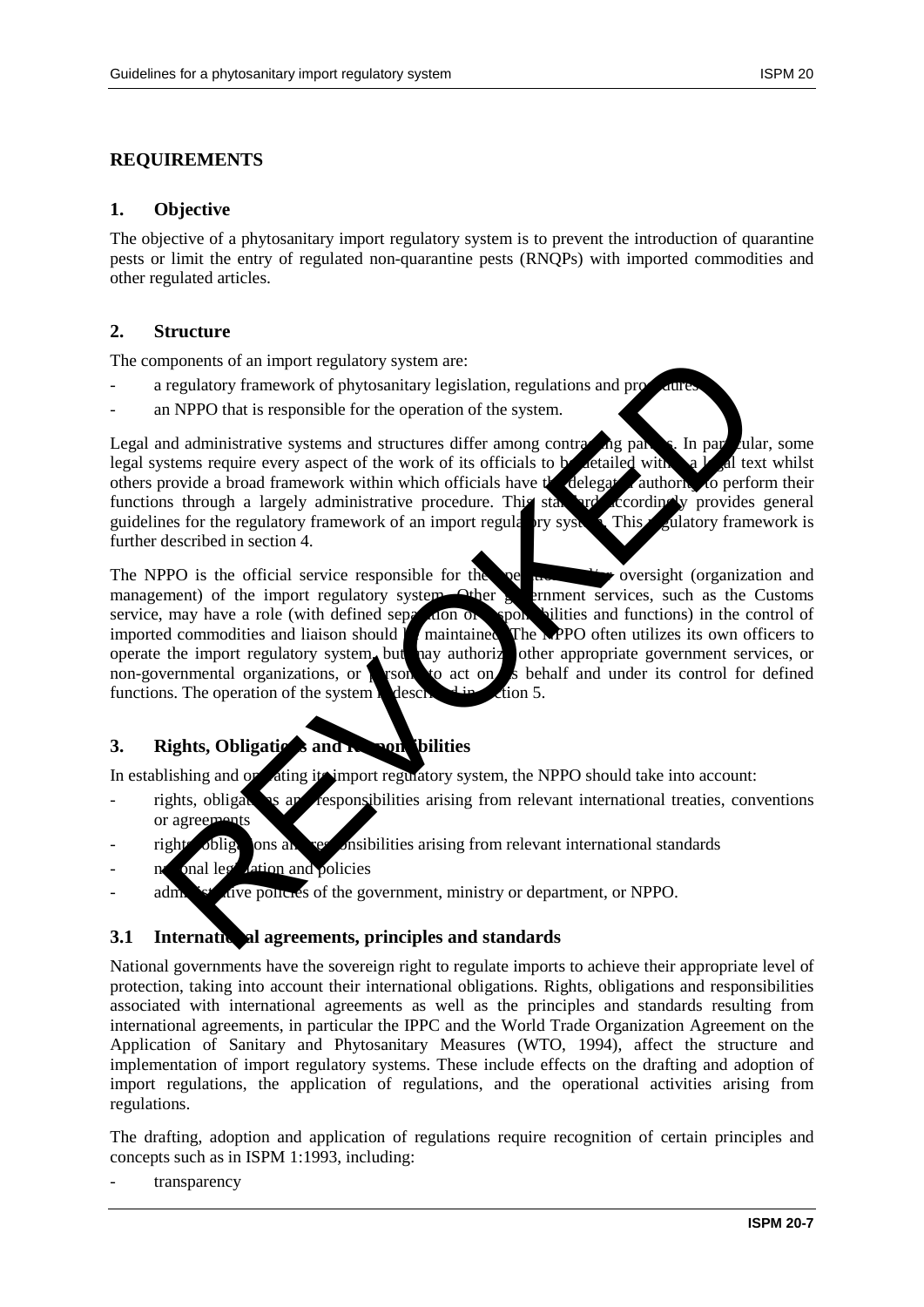- sovereignty
- necessity
- non-discrimination
- minimal impact
- harmonization
- technical justification (such as through pest risk analysis (PRA))
- consistency
- managed risk
- modification
- emergency action and provisional measures
- equivalence
- pest free areas and areas of low pest prevalence.

In particular, the phytosanitary procedures and regulations should take into esideration he concept of minimal impact and issues of economic and operational feasibility in order  $\alpha$  avoid unnecessary trade disruption.

#### **3.2 Regional cooperation**

Regional organizations, such as regional plant protection organizations (RPPOs) and regional agricultural development organizations, may encourage the **harmonization** of their members' import regulatory systems and may cooperate in the exchange  $\alpha$  in  $\alpha$  in  $\alpha$  in the benefit of members.

A regional economic integration organization recognized by FAO may have rules that apply to its members and may also have the authori $\overline{a}$  to enact  $\overline{a}$  and enforce certain regulations on behalf of members of that organization.

### **4. Regulatory Framework**

The issuing of regulations is a  $\epsilon$  contracting party) responsibility (Article IV.3(c) of the IPPC). Consistent with this responsibility contracting parties may provide the NPPO with the authority for the formulation of phytosanitary import regulations and the implementation of the import regulatory system. Contracting parties should have a regulatory framework to provide the following: dividence<br>
and interesting a color and provisional measures<br>
extreme the phytosanitary procedures and regulations should take into<br>
mal impact and issues of economic and operational casubit in order avoir and<br>
a comparison

- the specification of the responsibilities and functions of the NPPO in relation to the import regul
- $\log$  detail authority to enable the NPPO to carry out its responsibilities and functions with respect to the **port equine system**
- authority and procedures, such as through PRA, to determine import phytosanitary measures
- phytosanitary measures that apply to imported commodities and other regulated articles
- import prohibitions that apply to imported commodities and other regulated articles
- legal authority for action with respect to non-compliance and for emergency action
- the specification of interactions between the NPPO and other government bodies
- transparent and defined procedures and time frames for implementation of regulations, including their entry into force.

Contracting parties have obligations to make their regulations available according to Article VII.2(b) of the IPPC; these procedures may require a regulatory basis.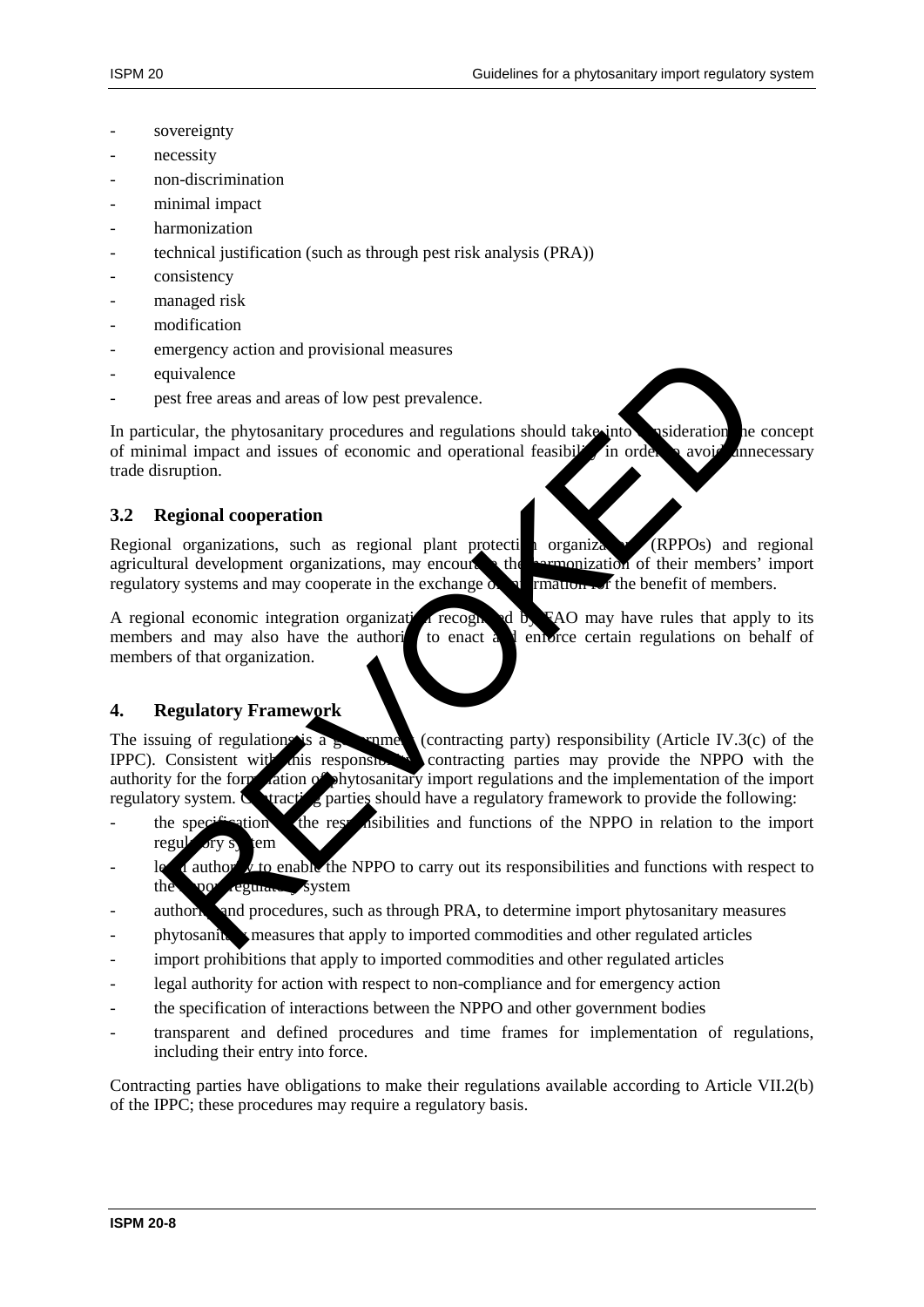### **4.1 Regulated articles**

Imported commodities that may be regulated include articles that may be infested or contaminated with regulated pests. Regulated pests are either quarantine pests or regulated non-quarantine pests. All commodities can be regulated for quarantine pests. Products for consumption or processing cannot be regulated for regulated non-quarantine pests. Regulated non-quarantine pests can only be regulated with respect to plants for planting. The following are examples of regulated articles:

- plants and plant products used for planting, consumption, processing, or any other purpose
- storage facilities
- packaging materials including dunnage
- conveyances and transport facilities
- soil, organic fertilizers and related materials
- organisms capable of harbouring or spreading pests
- potentially contaminated equipment (such as used agricultural, military and earthmoving equipment)
- research and other scientific materials
- travellers' personal effects moving internationally
- international mail including international courier services
- pests and biological control agents<sup>1</sup>.

Lists of regulated articles should be made publically  $\bullet$  allable.

#### **4.2 Phytosanitary measures for regulation in cles**

Contracting parties should not apply phytosanitary measures to the entry of regulated articles such as prohibitions, restrictions or other import requirements uses such measures are made necessary by phytosanitary considerations and are technically justified. Contracting parties should take into account, as appropriate, international standards and other requirements and considerations of the IPPC when applying phytosanitary measures.

# **4.2.1 Measures for consignments. The imported**

The regulations should specify the measures with which imported consignments<sup>2</sup> of plants, plant products and other regulated articles should comply. These measures may be general, applying to all types of commodities, the measures may be specific, applying to specified commodities from a particular  $\alpha$  gin. Measures may be required prior to entry, at entry or post entry. Systems approaches may also be used  $\mathbf y$  den appropriate. oil, organic fertilizers and related materials<br>reganisms capable of harbouring or spreading pests<br>otentially contaminated equipment (such as used agricultural, alitary and<br>quipment)<br>exacter and other scientific materials<br>r

Measures required in the exporting country, which the NPPO of the exporting country may be required to certify (in a cordance with ISPM 7:1997) include:

- inspection  $\triangleright$  for to export
- testing prior to export
- treatment prior to export

<span id="page-8-0"></span><sup>&</sup>lt;u>.</u> <sup>1</sup> Pests *per se* and biological control agents do not fall within the definition of "regulated articles" (Article II.1 of the IPPC). However, where there is technical justification, they may be subjected to phytosanitary measures (IPPC, Article VI with respect to regulated pests, and Article VII.1(c) and VII.1(d)) and for the purposes of this standard may be considered as regulated articles.

<span id="page-8-1"></span> $2$  For the purpose of this standard, import is considered to cover all consignments moving into the country (except in transit), including movement into free trade zones (including duty free areas and consignments in bond) and illegal consignments detained by other services.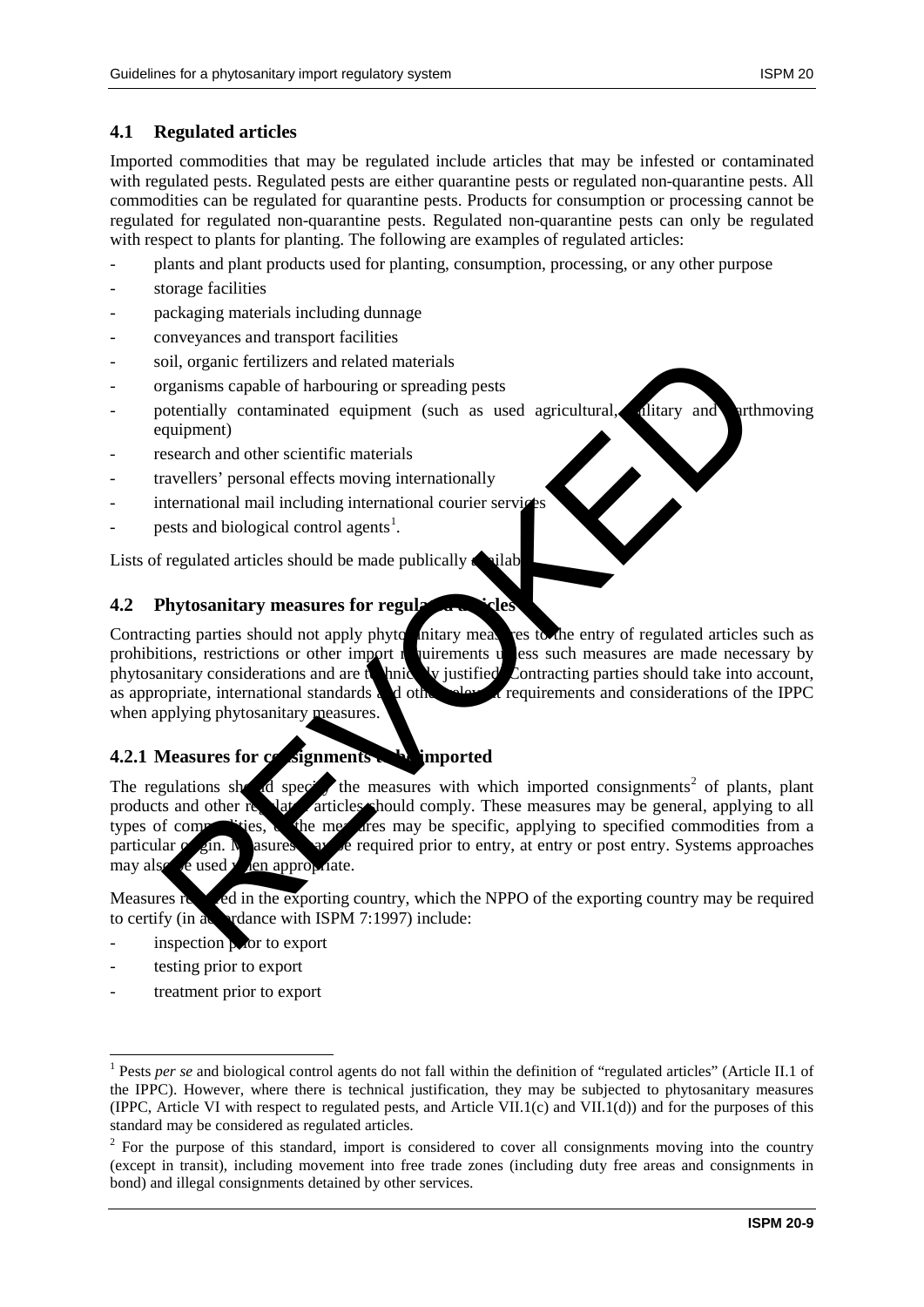- produced from plants of specified phytosanitary status (for example grown from virus-tested plants or under specified conditions)
- inspection or testing in the growing season(s) prior to export
- origin of the consignment to be a pest free place of production or pest free production site, area of low pest prevalence or pest free area
- accreditation procedures
- maintenance of consignment integrity.

Measures that may be required during shipment include:

- treatment (for example appropriate physical or chemical treatments)
- maintenance of consignment integrity.

Measures that may be required at the point of entry include:

- documentation checks
- verification of consignment integrity
- verification of treatment during shipment
- phytosanitary inspection
- testing
- treatment
- detention of consignments pending the results of sting or verification of the efficacy of treatment.

Measures that may be required after entry included:

- $\alpha$  detention in quarantine (such as in a post-entry quarantine station) for inspection, testing or treatment Hamitenance of consignment integrity.<br>
See that may be required at the point of entry include:<br>
Societization of consignment integrity<br>
rerification of consignment spating<br>
reating the results of the efficient of consignme
- detention at a designated place  $\frac{1}{2}$  measures
- $\text{restriction}$  restrictions on the distribution or  $\text{col}$  of the constant (for example for specified processing).

Other measures that may be required include:

- requirements for  $\mathbf{F}$  ences or permits
- $\lim$ itations on  $\ell$  points  $\ell$  entry for specified commodities
- the requirement hat importers notify in advance the arrival of specified consignments
- audit of  $\Box$  adures in the exporting country
- pre-carance

The import regulatory system should make provision for the evaluation and possible acceptance of alternative  $\mathbf{m}$  are proposed by exporting contracting parties as being equivalent.

# **4.2.1.1 Provision for special imports**

Contracting parties may make special provision for the import of pests, biological control agents (see also ISPM 3:1995) or other regulated articles for scientific research, education or other purposes. Such imports may be authorized subject to the provision of adequate safeguards.

#### **4.2.1.2 Pest free areas, pest free places of production, pest free production sites, areas of low pest prevalence and official control programmes**

Importing contracting parties may designate pest free areas (according to ISPM 4:1995), areas of low pest prevalence and official control programmes within their country. Import regulations may be required to protect or sustain such designations within the importing country. However such measures should respect the principle of non-discrimination.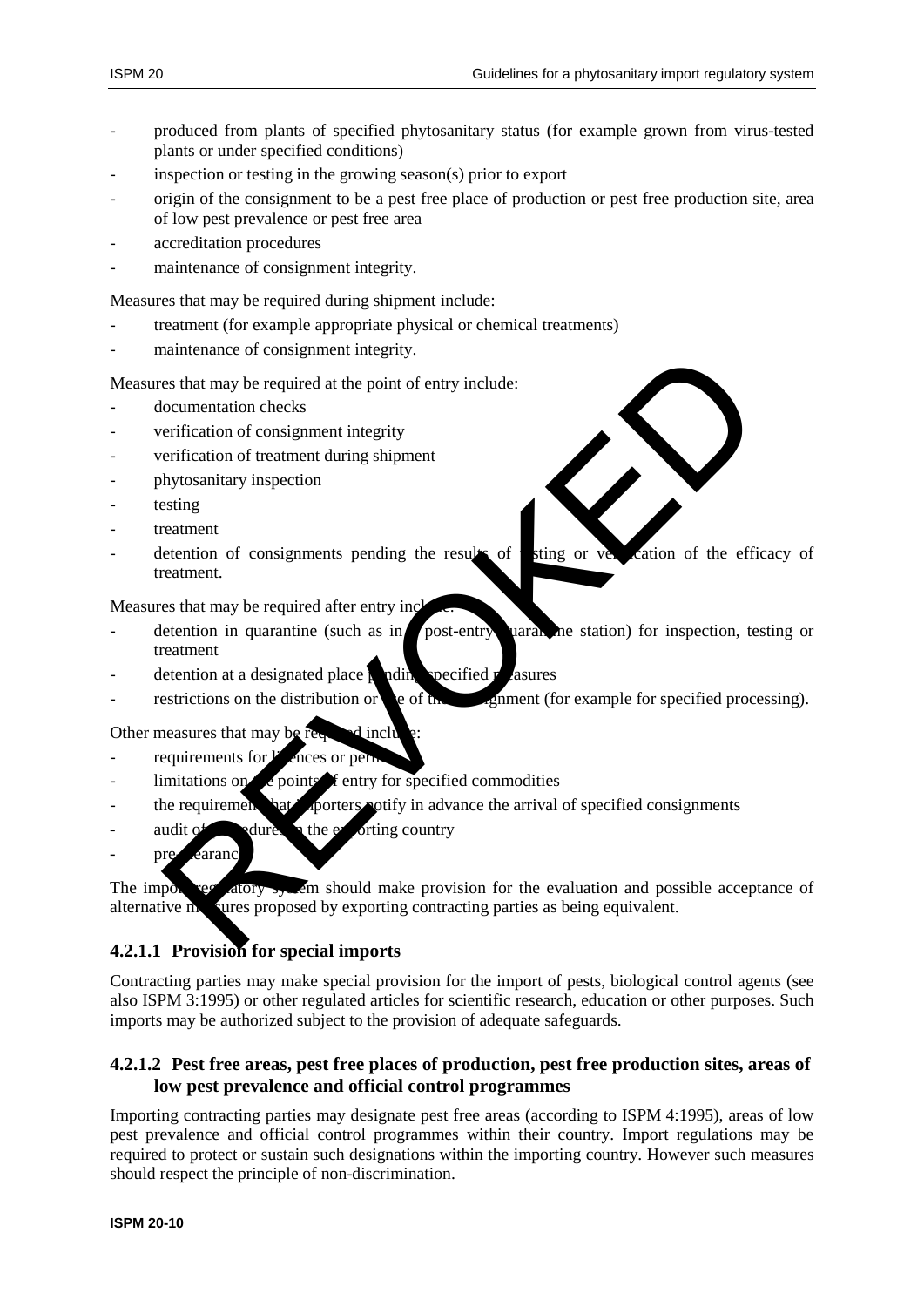Import regulations should recognize the existence of such designations and those related to other official procedures (such as pest free places of production and pest free production sites) within the countries of exporting contracting parties including the facility to recognize these measures as equivalent where appropriate. It may be necessary to make provision within regulatory systems to evaluate and accept the designations by other NPPOs and to respond accordingly.

#### **4.2.2 Import authorization**

The authority to import may be provided as a general authorization or through specific authorization on a case-by-case basis.

#### **General authorization**

General authorizations may be used:

- when there are no specific requirements relating to import
- where specific requirements have been established permitting entry set out in the regulations for a range of commodities.

General authorizations should not require a licence or a permit  $\alpha$  may be subject to checking at import.

#### **Specific authorization**

Specific authorizations, e.g. in the form of a licence or permit, may be required where official consent for import is necessary. These may be required or individual consignments or a series of consignments of a particular origin. Cases where this type of authorization may be required include:

- emergency or exceptional imports
- imports with specific, individual quirements uch as those with post-entry quarantine requirements or designated end use or research purposes
- imports where the NPPO requires the bility to the material over a period of time after entry.

It is noted that some countries was permits to specify general import conditions. However, the development of general anorizations of puraged wherever similar specific authorizations become routine.

### **4.2.3 Prohibitions**

The prohibition of inport may apply to specified commodities or other regulated articles of all origins or specified visit to a particular commodity or other regulated article of a specified origin. The prohibition of import showld be used when no other alternatives for pest risk management exist. Prohibitions should be technically justified. NPPOs should make provision to assess equivalent, but less trade restrictive measures. Contracting parties, through their NPPOs where authorized, should modify their import regulations if such measures meet their appropriate level of protection. Prohibition applies to quarantine pests. Regulated non-quarantine pests should not be subject to prohibition but are subject to established pest tolerance levels. authorizations may be used:<br>
when there are no specific requirements relating to import<br>
when there specific requirements have been established permitting entry<br>
or a range of commodities.<br>
Lauthorizations should not requi

Prohibited articles may be required for research or other purpose and provision may be required for their import under controlled conditions including appropriate safeguards through a system of licence or permit.

#### **4.3 Consignments in transit**

According to ISPM 5 (*Glossary of phytosanitary terms*), consignments in transit are not imported. However, the import regulatory system may be extended to cover consignments in transit and to establish technically justified measures to prevent the introduction and/or spread of pests (Article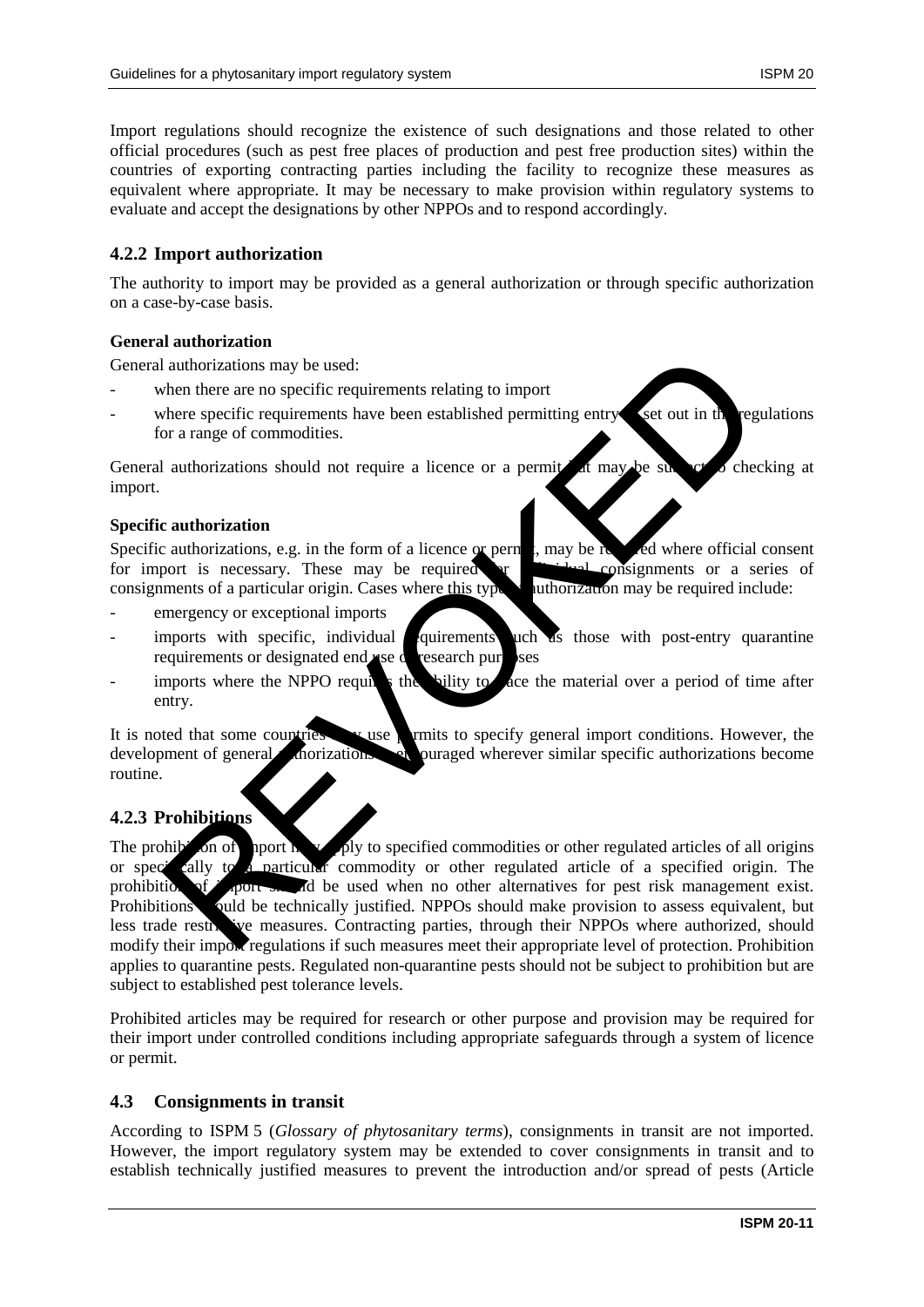VII.4 of the IPPC). Measures may be required to track consignments, to verify their integrity and/or to confirm that they leave the country of transit. Countries may establish points of entry, routes within the country, conditions for transportation and time spans permitted within their territories.

#### **4.4 Measures concerning non-compliance and emergency action**

The import regulatory system should include provisions for action to be taken in the case of noncompliance or for emergency action (Article VII.2(f) of the IPPC; detailed information is contained in ISPM 13:2001), taking into consideration the principle of minimal impact.

Actions which may be taken when an imported consignment or other regulated articles does not comply with regulations and is initially refused entry include:

- treatment
- sorting or reconditioning
- $\alpha$  disinfection of regulated articles (including equipment, premises, storage areas, means of transportation)
- direction to a particular end use such as processing
- reshipment
- destruction (such as incineration).

Detection of a non-compliance or an incident requiring emergency action  $p \rightarrow$  result in a revision of the regulations, or in revocation or suspension of authorization to import.

# **4.5 Other elements that may require a regulatory framework**

International agreements give rise to obligations which  $\mathbf{h}$  require a legal base or may be implemented through administrative procedures. Arrangements that may require such procedures include: reatment<br>
reatment<br>
is infection of regulated articles (including equipment, premise someone are<br>
is inspection to a particular end use such as processing<br>
electruction (such as incineration).<br>
Setter defined to an inciden

- notification of non-compliance
- pest reporting
- designation of an official contact points
- publication and  $d'$  semination of regulatory information
- international operati
- revision of regulations and documentation
- $recogr$  <sub>ao</sub> $n$  equivalent
- $\alpha$  fication of points entry
- notification of order documentation.

# **4.6 Legal authority for the NPPO**

In order that the NPPO can discharge its responsibilities (Article IV of the IPPC), legal authority (powers) should be provided to enable the officers of the NPPO and other authorized persons to:

- enter premises, conveyances, and other places where imported commodities, regulated pests or other regulated articles may be present
- inspect or test imported commodities and other regulated articles
- take and remove samples from imported commodities or other regulated articles, or from places where regulated pests may be present (including for analysis which may result in the destruction of the sample)
- detain imported consignments or other regulated articles
- treat or require treatment of imported consignments, or other regulated articles including conveyances, or places or commodities in which a regulated pest may be present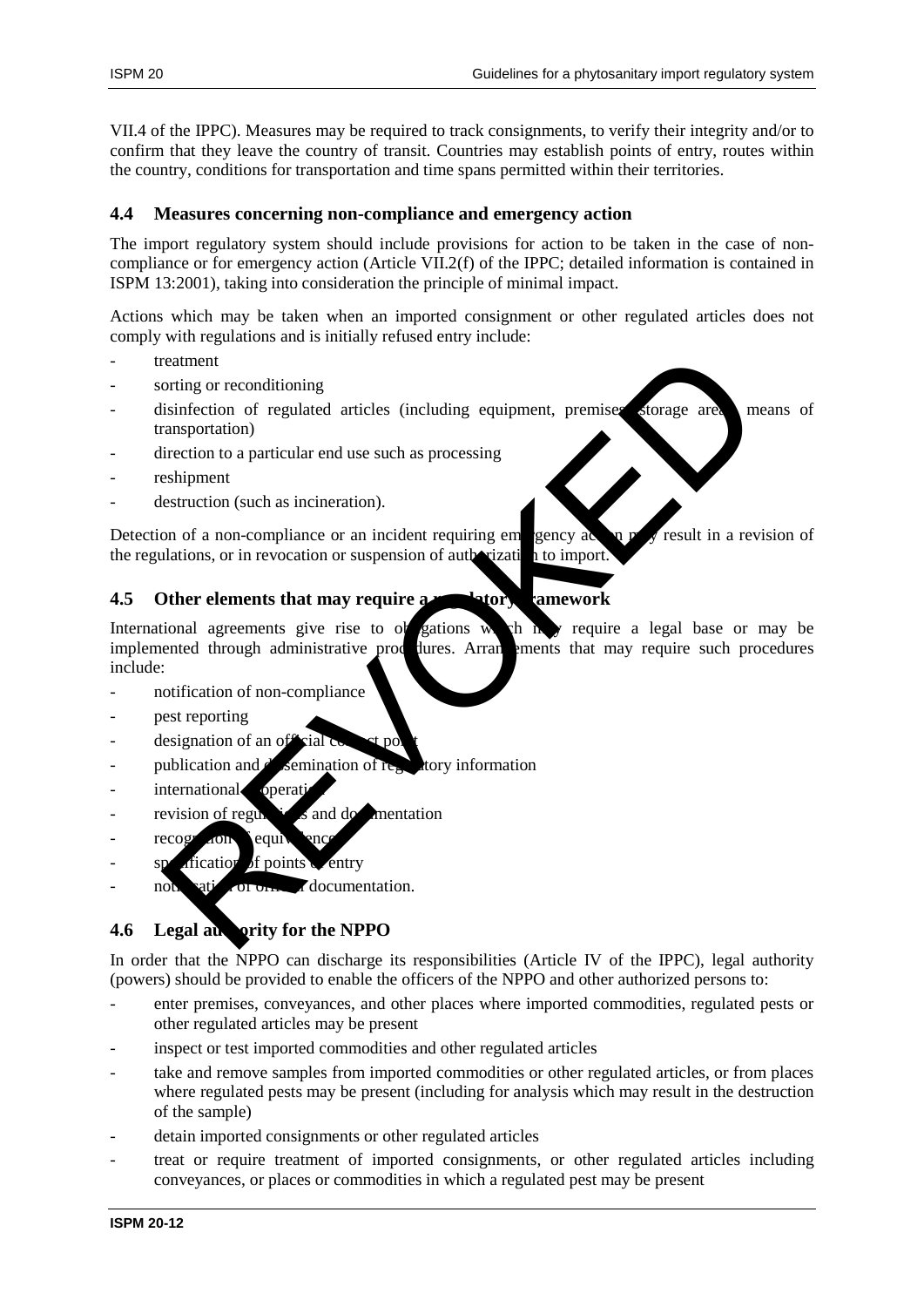- refuse entry of consignments, order their reshipment or destruction
- take emergency action
- set and collect fees for import-related activities or associated with penalties (optional).

#### **5. Operation of an Import Regulatory System**

The NPPO is responsible for the operation and/or oversight (organization and management) of the import regulatory system (see also section 2, third paragraph). This responsibility arises in particular from Article IV.2 of the IPPC.

#### **5.1 Management and operational responsibilities of the NPPO**

The NPPO should have a management system and resources adequate to carry outcomes.

#### **5.1.1 Administration**

The administration of the import regulatory system by the NPPO sould ensure the efective and consistent application of phytosanitary legislation and regulation and compliance with international obligations. This may require operational coordination with other government services or government agencies involved with imports, e.g. Customs. Administration of  $\mathbf{t}$  is joint regulatory system should be coordinated at national level but may be organized on  $\blacksquare$  functional, regional or other structural basis.

#### **5.1.2 Regulatory development and revision**

The issuing of phytosanitary regulations is a government (contracting party) responsibility (Article IV.3(c) of the IPPC). Consistent with this responsibility, governments may make the development and/or revision of phytosanitary regulations the responsibility of their NPPO. This action may be under the initiative of the NPPO in consultation or cooperation with other authorities as appropriate. Appropriate regulations should be developed at and reviewed as necessary and in compliance with applicable internation agreements, through the normal legal and consultative processes of the country. Consultation and collaboration with relevant agencies as well as affected industries and appropriate private sector  $\mathbb{R}^n$  ups can be helpful in increasing the understanding and acceptance of regulatory decisions by the private sector and is often useful for the improvement of regulations. The should have a management system and resources adequate to carry of the ministration of the moment regulatory system by the NPPO foold enter the application of phytosanitary legislation and regulation and compliants of

#### **5.1.3 Surveillan**

The technical justification of phytosanitary measures is determined in part by the pest status of regulated performance and this may necessitate revision of import regulations. Surveillance of cultivated and non-cultivated plants in the importing country is required to mannum adequate information on pest status (according to ISPM 6:1997), and may be required to support PRA and pest listing.

#### **5.1.4 Pest risk analysis and pest listing**

Technical justification such as through PRA is required to determine if pests should be regulated and the strength of phytosanitary measures to be taken against them (ISPM 11:2004; ISPM 21:2004). PRA may be done on a specific pest or on all the pests associated with a particular pathway (e.g. a commodity). A commodity may be classified by its level of processing and/or its intended use. Regulated pests should be listed (according to ISPM 19:2003) and lists of regulated pests should be made available (Article VII.2(i) of the IPPC). If appropriate international standards are available, measures should take account of such standards and should not be more stringent unless technically justified.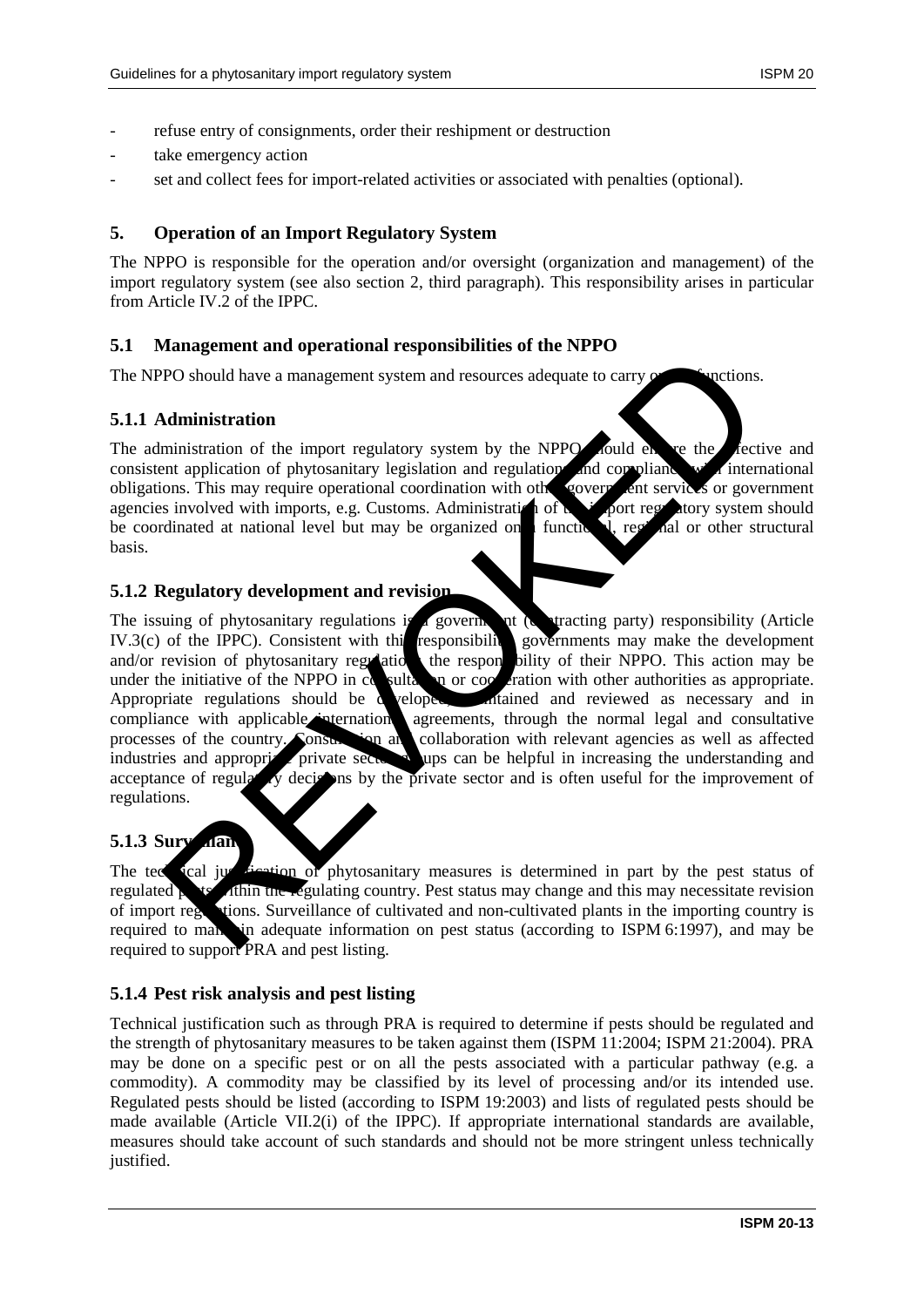The administrative framework of the PRA process should be clearly documented, if possible with a time frame for the completion of individual PRAs and with clear guidance on prioritization.

### **5.1.5 Audit and compliance checking**

#### **5.1.5.1 Audit of procedures in the exporting country**

Import regulations often include specific requirements that should be done in the country of export, such as production procedures (usually during the growing period of the crop concerned) or specialized treatment procedures. In certain circumstances, such as in the development of a new trade, the requirements may include, in cooperation with the NPPO of the exporting country, an audit in the exporting country by the NPPO of the importing country of elements such as:

- production systems
- treatments
- inspection procedures
- phytosanitary management
- accreditation procedures
- testing procedures
- surveillance.



An importing country should make known the scope of an audit. The arrangements for such audits are normally written into a bilateral agreement, and seen the arrangements for such audits are normally written into a bilateral agreement, any cen import facilitation. Such arrangements may extend to  $\mathbf{c}_1$  and  $\mathbf{c}_2$  are of consignments within the exporting country for entry into the importing country which such statisticates a minimum of procedures at entry to the importing country. These types of audit procedure should not be applied as a permanent measure and should be considered satisfied as soon as  $\mathbf{t}$  procedures in the exporting country have been validated. This approach, in it limit tion on the length of its application, may differ from ongoing pre-clearance inspections mentioned section  $\Lambda$ .5.2.1. The results of audits should be made available to the NPPO of the exporting  $\alpha$  untry. roduction systems<br>
reatiments<br>
hytosamitary management<br>
decretitation procedures<br>
string contrives hytosamitary management<br>
creeditation. Such arrangements may extend to can and<br>
reaching community should make known the sc

#### **5.1.5.2 Compliance checking a**

There are three basic ements compliance checking:

- documentary
- $\cos(\theta)$  consignment integration we check
- $\frac{1}{2}$  phytosanitary inspection, the string etc.

 $Complain$  checking of  $C$  consignments and other regulated articles may be required:

- to determine their compliance with phytosanitary regulations
- to check  $\mathbf{t}$  phytosanitary measures are effective in preventing the introduction of quarantine pests and limiting the entry of RNQPs
- to detect potential quarantine pests or quarantine pests whose entry with that commodity was not predicted.

Phytosanitary inspections should be carried out by, or under the authority of, the NPPO.

Compliance checks should be done promptly (Article VII.2(d) and VII.2(e) of the IPPC). Where possible, checks should be done in cooperation with other agencies involved with the regulation of imports, such as Customs, so as to minimize interference with the flow of trade and the impact on perishable products.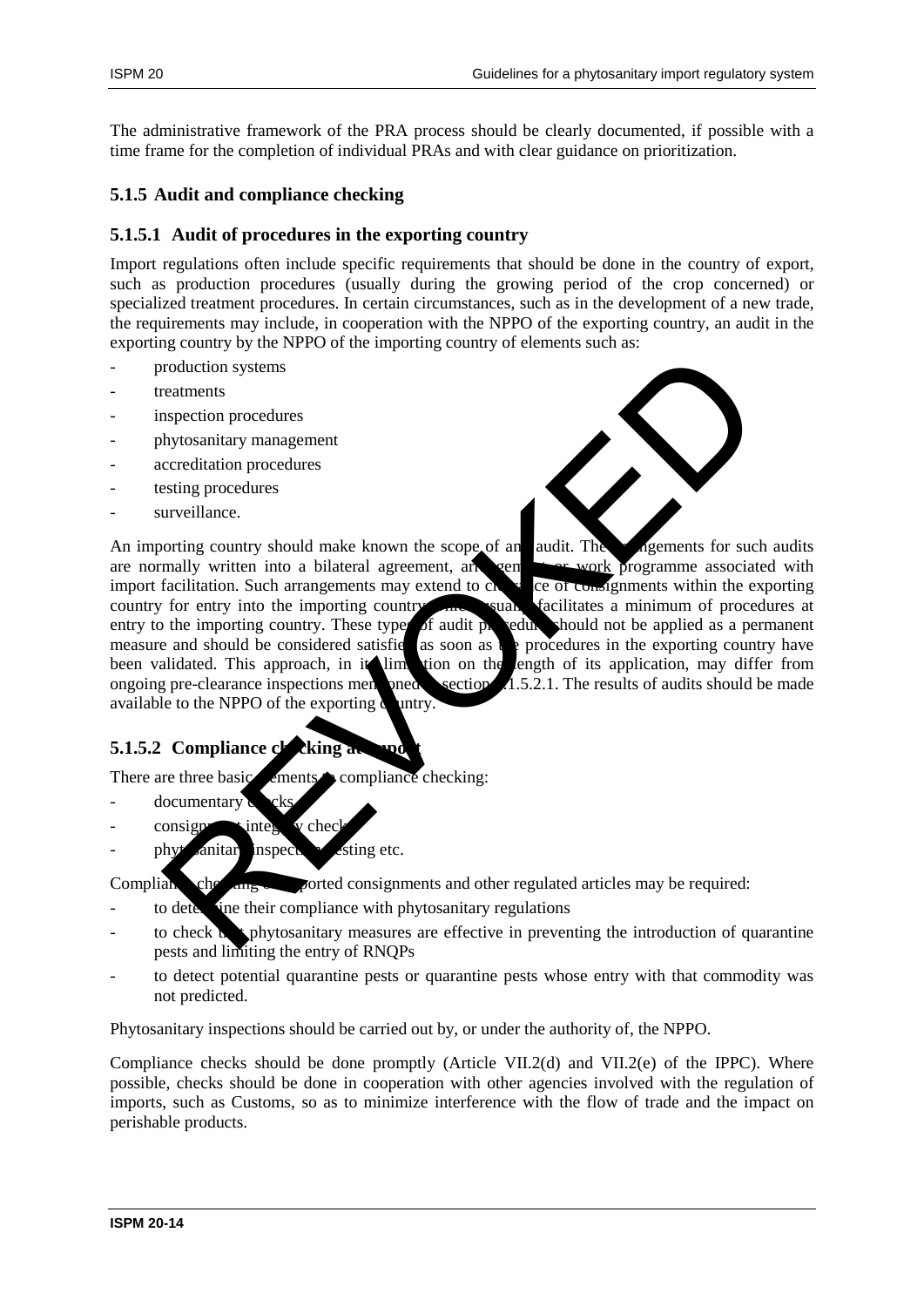# **5.1.5.2.1 Inspection**

Inspections may be done at the point of entry, at points of transhipment, at the point of destination or at other places where imported consignments can be identified, such as major markets, provided that their phytosanitary integrity is maintained and that appropriate phytosanitary procedures can be carried out. By bilateral agreement or arrangement, they may also be done in the country of origin as a part of a pre-clearance programme in cooperation with the NPPO of the exporting country.

Phytosanitary inspections, which should be technically justified, may be applied:

- to all consignments as a condition of entry
- as a part of an import monitoring programme where the level of monitoring (i.e. the number of consignments inspected) is established on the basis of predicted risk.

Inspection and sampling procedures may be based on general procedures or on specific procedures to achieve predetermined objectives.

#### **5.1.5.2.2 Sampling**

Samples may be taken from consignments for the purposes of phytosanitary instead on or for subsequent laboratory testing, or for reference purposes.

#### **5.1.5.2.3 Testing including laboratory testing**

Testing may be required for:

- identification of a visually detected pest
- confirmation of a visually identified pe
- checking of compliance with requirements concerning in extations not detectable by inspection
- checking for latent infections
- audit or monitoring
- reference purposes particularly in ases of non-compliance
- verification of the declared product.

Testing should be performed by persons experienced in the appropriate procedures and, if possible, following internationally agreed protocols. Cooperation with appropriate academic and international experts or institutes secon medid when validation of test results is needed. From and sampling procedures may be based on general procedures or on<br>
predetermined objectives.<br>
2 Sampling<br>
as may be taken from consignments for the purposes.<br>
2 Sampling<br>
as may be taken from consignments for the purpo

# **5.1.6 Non-compliance and exergency action**

Detailed formation about non-compliance and emergency action is contained in ISPM 13:2001.

# **5.1.6.1 Actively in case of non-compliance**

Examples where phytosanitary action may be justified regarding non-compliance with import regulations include:

- the detection of a listed quarantine pest associated with consignments for which it is regulated
- the detection of a listed RNQP present in an imported consignment of plants for planting at a level which exceeds the required tolerance for those plants
- evidence of failure to meet prescribed requirements (including bilateral agreements or arrangements, or import permit conditions) such as field inspection, laboratory tests, registration of producers and/or facilities, lack of pest monitoring or surveillance
- the interception of a consignment which does not otherwise comply with the import regulations, such as because of the detected presence of undeclared commodities, soil or some other prohibited article or evidence of failure of specified treatments
- phytosanitary certificate or other required documentation invalid or missing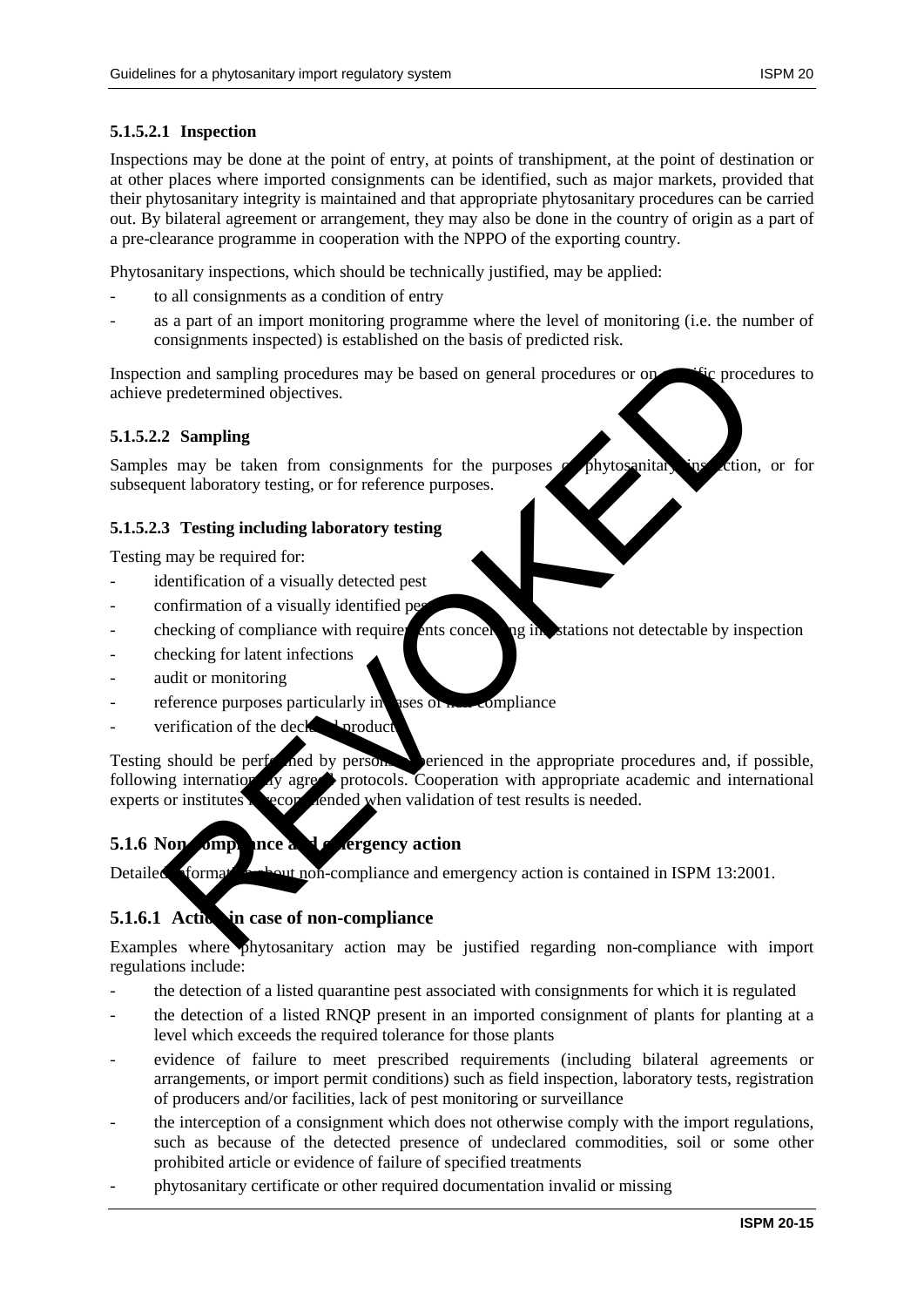- prohibited consignments or articles
- failure to meet "in-transit" measures.

The type of action will vary with the circumstances and should be the minimum necessary to counter the risk identified. Administrative errors such as incomplete phytosanitary certificates may be resolved through liaison with the exporting NPPO. Other infringements may require action such as:

*Detention*. This may be used if further information is required, taking into account the need to avoid consignment damage as far as possible.

*Sorting and reconfiguring*. The affected products may be removed by sorting and reconfiguring the consignment including repackaging if appropriate.

*Treatment*. Used by the NPPO when an efficacious treatment is available.

*Destruction*. The consignment may be destroyed in cases where the NPPO considers the consignment cannot be otherwise handled.

*Reshipment*. The non-complying consignment may be removed from the country by reshipping.

In the case of non-compliance for an RNQP, action should be consistent with domestic measures and limited to bringing the pest level in the consignment, where feasible, into compliance with the required tolerance, e.g. through treatment or by downgrading or reclassed cation. After the set permitted for tolerance, e.g. through treatment or by downgrading or reclassification where this is permitted for equivalent material produced or regulated domestically.

The NPPO is responsible for issuing the necessary instructions and for vertifying their application.<br>Enforcement is normally considered to be a function of the NPPO  $\alpha$  other agencies may be Enforcement is normally considered to be a function of the NPPO  $\alpha$  other agencies may be authorized to assist.

An NPPO may decide not to apply phytosanity and a regulated pest or in other instances of non-compliance where actions are not to anically justified a particular situation, such as if there is no risk of establishment or spread (e.g. a change of needed use such as from consumption to is no risk of establishment or spread (e.g. a change of processing or when a pest is in a stage of its life cycle which will not enable establishment or spread), or for some other reason. Destruction. The consignment may be destroyed in cases where the NPPO considered<br>
Restrigenent cannot be otherwise handled.<br>
Restrigenent from complique for an RNOP, action should be consistent with<br>
the restricted for an

# **5.1.6.2 Emergency action**

Emergency action may be required  $\mathbf{h}$ , and  $\mathbf{v}$  as the a new or unexpected phytosanitary situation, such as the detection of quarantine pests or potential quarantine pests:

- in consignments for which phytosanitary measures are not specified.
- in regulations of the regulated articles in which their presence is not anticipated and  $f$  which no measure have been specified.
- as contaminate of conveyances, storage places or other places involved with imported com

Action similar to that required in cases of non-compliance may be appropriate. Such actions may lead to the modification of existing phytosanitary measures, or the adoption of provisional measures pending review and full technical justification.

Commonly encountered situations requiring emergency action include:

*Pests not previously assessed*. Non-listed organisms may require emergency phytosanitary actions because they may not have been previously assessed. At the time of interception, they may be categorized as regulated pests on a preliminary basis because the NPPO has a cause to believe they pose a phytosanitary threat. In such instances, it is the responsibility of the NPPO to be able to provide a sound technical basis. If provisional measures are established, the NPPO should actively pursue additional information, if appropriate with the participation of the NPPO of the exporting country, and complete a PRA to establish in a timely manner the regulated or non-regulated status of the pest.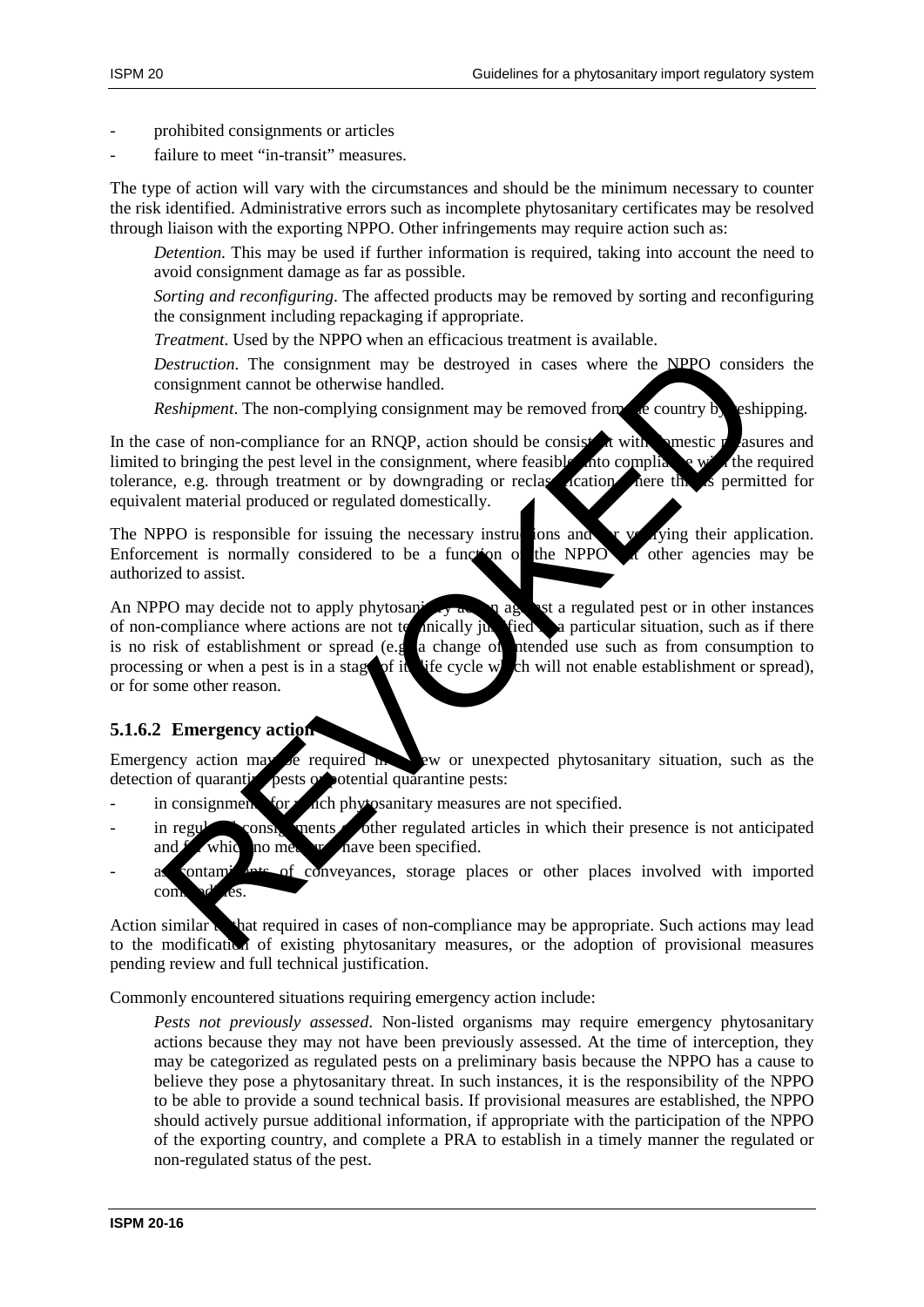*Pests not regulated for a particular pathway*. Emergency phytosanitary actions may be applied for pests that are not regulated with respect to particular pathways. Although regulated, these pests may not have been listed or otherwise specified because they were not anticipated for the origin, commodity, or circumstances for which the list or measure was developed. Such pests should be included on the appropriate list(s) or other measure(s) if it is determined that the occurrence of the pest in the same and similar circumstances may be anticipated in the future.

*Lack of adequate identification*. In some instances, a pest may justify phytosanitary action because the pest cannot be adequately identified or is inadequately described taxonomically. This may be because the specimen has not been described (is taxonomically unknown), is in a condition which does not allow its identification, or the life stage being examined cannot be identified to the required taxonomic level. Where identification is not feasible, the NPPO should have a sound technical basis for the phytosanitary actions taken.

Where pests are routinely detected in a form that does not allow for adequate its diffication (e.g. eggs, early instar larvae, imperfect forms), every effort should be made to raise sufficient specimens to allow identification. Contact with the exporting country may assist with the identification or provide a presumed identification. Such pests in this state may be deemed temporarily to require phytosanitary measures. Once identification is achieved and if, on the basis of PRA, it is confirmed that such pests justify phytosanitary actions,  $N$ POs should add such pests to the relevant list(s) of regulated pests, **poting the inertification** problem and the basis for requiring actions. Interested contracting parties show the informed that future action will be based on a presumed identification if such  $\frac{1}{2}$  ms are detected. However, such future action should only be taken with respect to origins where there is an identified pest risk and the possibility of the presence of quarantine pests in  $\frac{1}{2}$  ed conservation cannot be excluded. Altern pass are a sound rechnical basis for the phytosanitary actions taken.<br>
Mercure pass are notintely decided in a form that does not allow the passe carly instar larvae, imperfect forms), every effort should be ande to

# **5.1.6.3 Reporting of non-compliance and emergency action**

The reporting of interceptions, instances of on-compliance and emergency action is an obligation for contracting parties to the IPPC so that exporting countries understand the basis for phytosanitary actions taken against their products on uport and to facilitate corrections in export systems. Systems are needed for the collection and transmission of such information.

# **5.1.6.4 Withdrawal modification of regulation**

In the case of repeated non-compliance, or where a significant non-compliance or interception warranting emergency action occurs, the NPPO of the importing contracting party may withdraw the authorization permit allowing import, modify the regulation, or institute an emergency or provisional reasure with modified entry procedures or a prohibition. The exporting country should be notified omptly the change and rationale for this change.

#### **5.1.7 Systems for authorization of non-NPPO personnel**

NPPOs may authorize, under their control and responsibility, other government services, nongovernmental organizations, agencies or persons to act on their behalf for certain defined functions. In order to ensure that the requirements of the NPPO are met, operational procedures are required. In addition, procedures should be developed for the demonstration of competency and for audits, corrective actions, system review and withdrawal of authorization.

#### **5.1.8 International liaison**

Contracting parties have international obligations (Articles VII and VIII of the IPPC) including the:

- provision of an official contact point
- notification of specified points of entry
- publication and transmission of lists of regulated pests, phytosanitary requirements, restrictions and prohibitions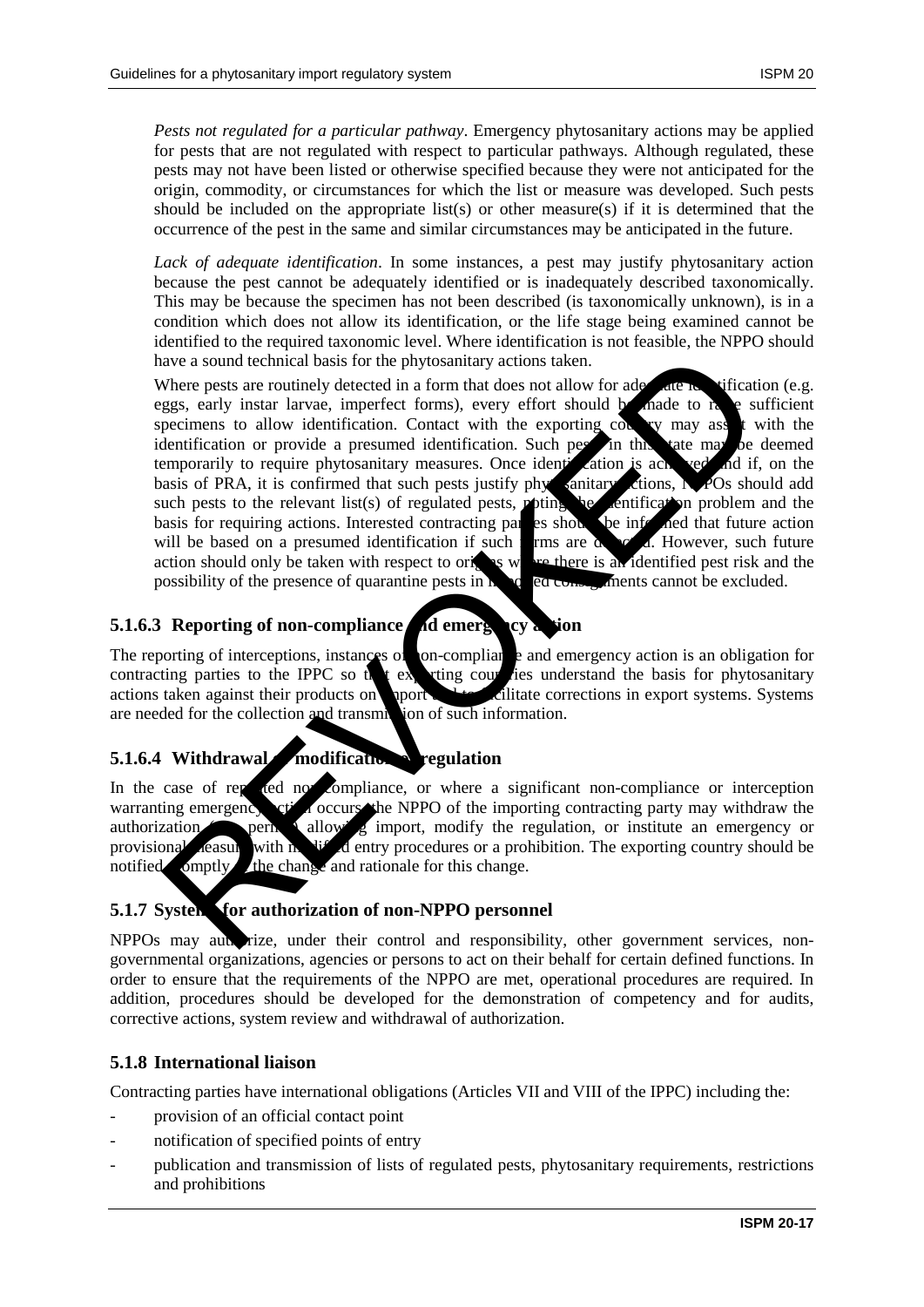- notification of non-compliance and emergency action (ISPM 13:2001)
- provision of the rationale for phytosanitary measures, on request
- provision of relevant information.

Administrative arrangements are required to ensure that these obligations are discharged efficiently and promptly.

#### **5.1.9 Notification and dissemination of regulatory information**

#### **5.1.9.1 New or revised regulations**

Proposals for new or revised regulations should be published and provided to interested parties on request, allowing reasonable time for comment and implementation.

#### **5.1.9.2 Dissemination of established regulations**

Established import regulations, or relevant sections of them, should  $\triangleright$  made vailable interested and affected contracting parties as appropriate, to the IPPC Secretariate and to the RPP<sub>O</sub>(s) of which they are a member. Through appropriate procedures, they may also be made all able to other interested parties (such as import and export industry organizations and neit representatives). NPPOs are encouraged to make import regulatory information available  $\lambda$  publication, whenever possible using electronic means including Internet websites and line age to the  $\frac{1}{2}$  the IPPC International Phytosanitary Portal (IPP) (http://www.ippc.int). Solvent provides registered to their NPP[O](http://www.ippc.int/) appropriate resources to carry out its formula and the provide to the state of the state of the state of the state of the state of the state of the state of the state of the state

#### **5.1.10 National liaison**

Procedures that facilitate cooperative action, information sharing and joint clearance activities within the country should be established with relevant government agencies or services as appropriate.

#### **5.1.11 Settlement of disputes**

The implementation of an import regular ty system may give rise to disputes with the authorities of other countries. The NPPO should solid procedures for consultation and exchange of information with other NPPOs, and for settlement  $\sigma$ , such disputes "shall consult among themselves as soon as possible" prior to considering alling on formal international dispute-settlement procedures (Article XIII.1 of the IPPC).

### **5.2 Resources** the NPP

Contracting parties in  $\frac{1}{4}$  provide to their NPPO appropriate resources to carry out its functions  $(A<sub>rt</sub>icle IV)$ .  $the IPPC$ ).

#### **5.2.1 Staff, including training**

The NPPO should:

- employ or authorize personnel who have appropriate qualifications and skills
- ensure that adequate and sustained training is provided to all personnel to ensure competency in the areas for which they have responsibility.

#### **5.2.2 Information**

The NPPO should, as far as possible, ensure that adequate information is available to personnel, in particular:

- guidance documents, procedures and work instructions as appropriate covering relevant aspects of the operation of the import regulatory system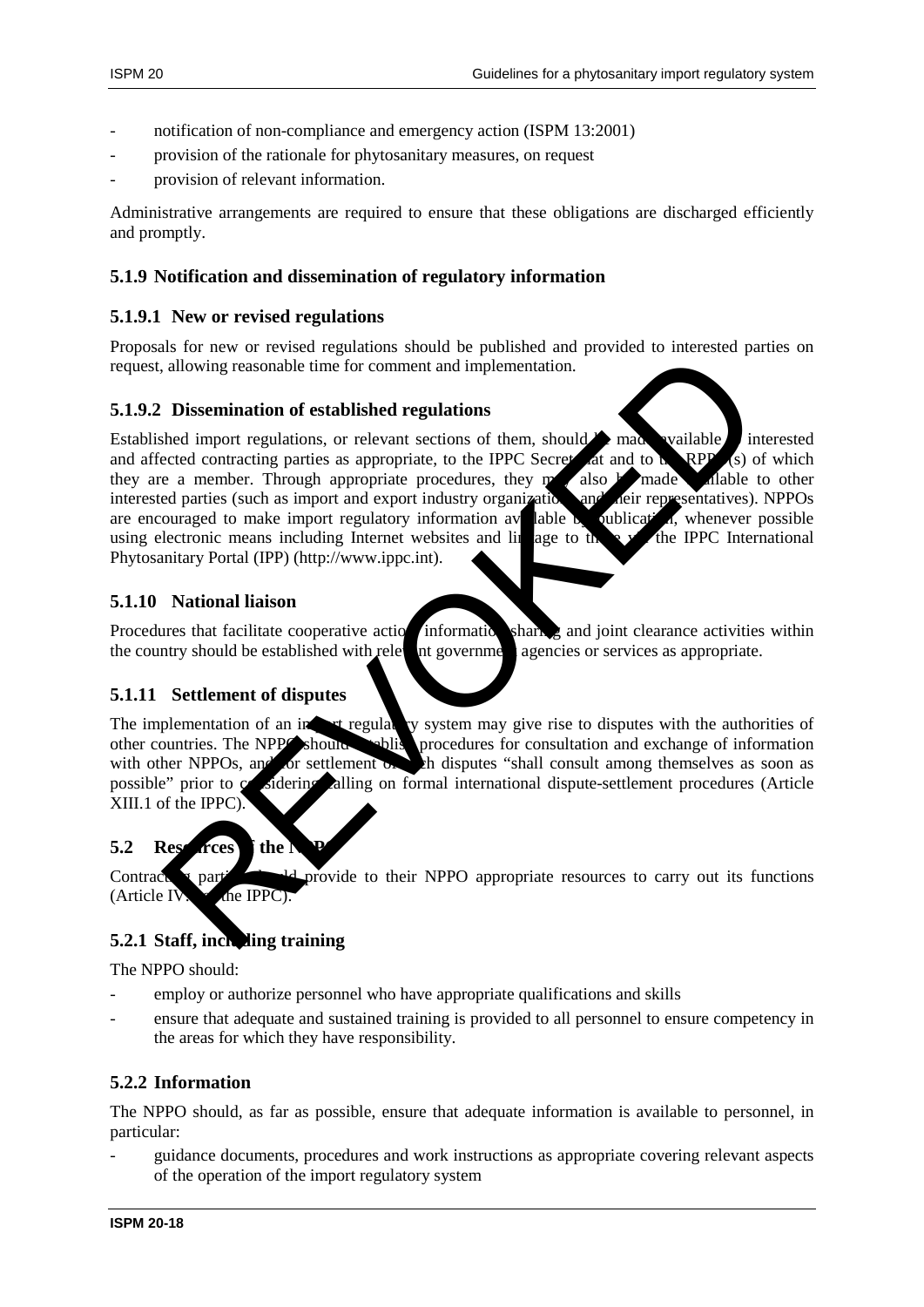- the import regulations of its country
- information on its regulated pests including biology, host range, pathways, global distribution, detection and identification methods, treatment methods.

The NPPO should have access to information on the presence of pests in its country (preferably as pest lists), to facilitate the categorization of pests during pest risk analysis. The NPPO should also maintain lists of all its regulated pests. Detailed information on lists of regulated pests is contained in ISPM 19:2003.

Where a regulated pest is present in the country, information should be maintained on its distribution, pest free areas, official control and, in the case of an RNQP, official programmes for plants for planting. Contracting parties should distribute information within their territory regarding regulated pests and the means of their prevention and control, and may assign this responsibility to their NPPOs.

#### **5.2.3 Equipment and facilities**

The NPPO should ensure that adequate equipment and facilities are  $av_i$ 

- $\frac{1}{2}$  inspection, sampling, testing, surveillance and consignment vertication procedures
- communication and access to information (by electronic  $\mathbf{p}$  and as far as possible).

# **DOCUMENTATION, COMMUNICATION AND REVIEW**

#### **6. Documentation**

#### **6.1 Procedures**

The NPPO should maintain guidant documents, procedures and work instructions covering all aspects of the operation of the import  $\mathbf{r}$  values includes to be documented include:

- preparation of pest lists
- pest risk analysis
- where appropriate establishment of pest free areas, areas of low pest prevalence, pest free places of production or production sites, and official control programmes Example the means of their prevention and control, and may assign this responsibility to their I<br>equipment and facilities<br>PO should ensure that adequate equipment and facilities are away table<br>respection, sampling, testing
- inspection, say all instant and testing methodology (including methods for maintaining sample integrity)
- $\arctan$  on no compliance, including treatment
- n fication from-compliance
- $\mathbf{u}^{\star}$  a of emergency action.

# **6.2 Records**

Records should be kept of all actions, results and decisions concerning the regulation of imports, following the relevant sections of ISPMs where appropriate, including:

- documentation of pest risk analyses (in accordance with ISPM 11:2004, and other relevant ISPMs)
- where established, documentation of pest free areas, areas of low pest prevalence, and official control programmes (including information on the distribution of the pests and the measures used to maintain the PFA or area of low pest prevalence)
- records of inspection, sampling and testing
- non-compliance and emergency action (in accordance with ISPM 13:2001).